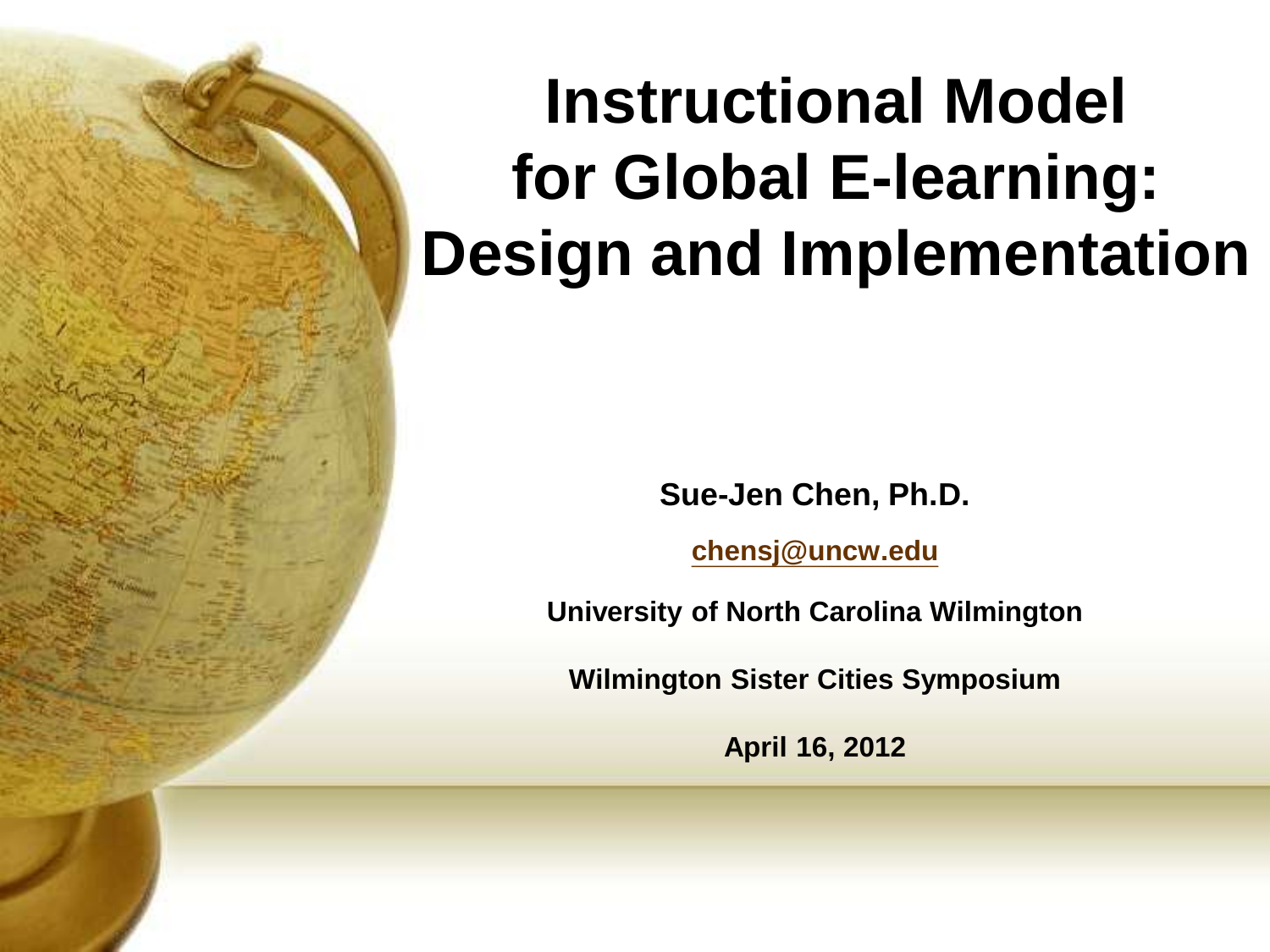### **Background**

### UNCW Strategic Goal # 4

- $\triangleright$  Create an educational environment that prepares students to be global citizens, succeed in21<sup>st</sup> century society.
- ❖ Not every student can afford to study abroad
	- ▶ Sluggish U.S. economy has negatively impacted study abroad enrollments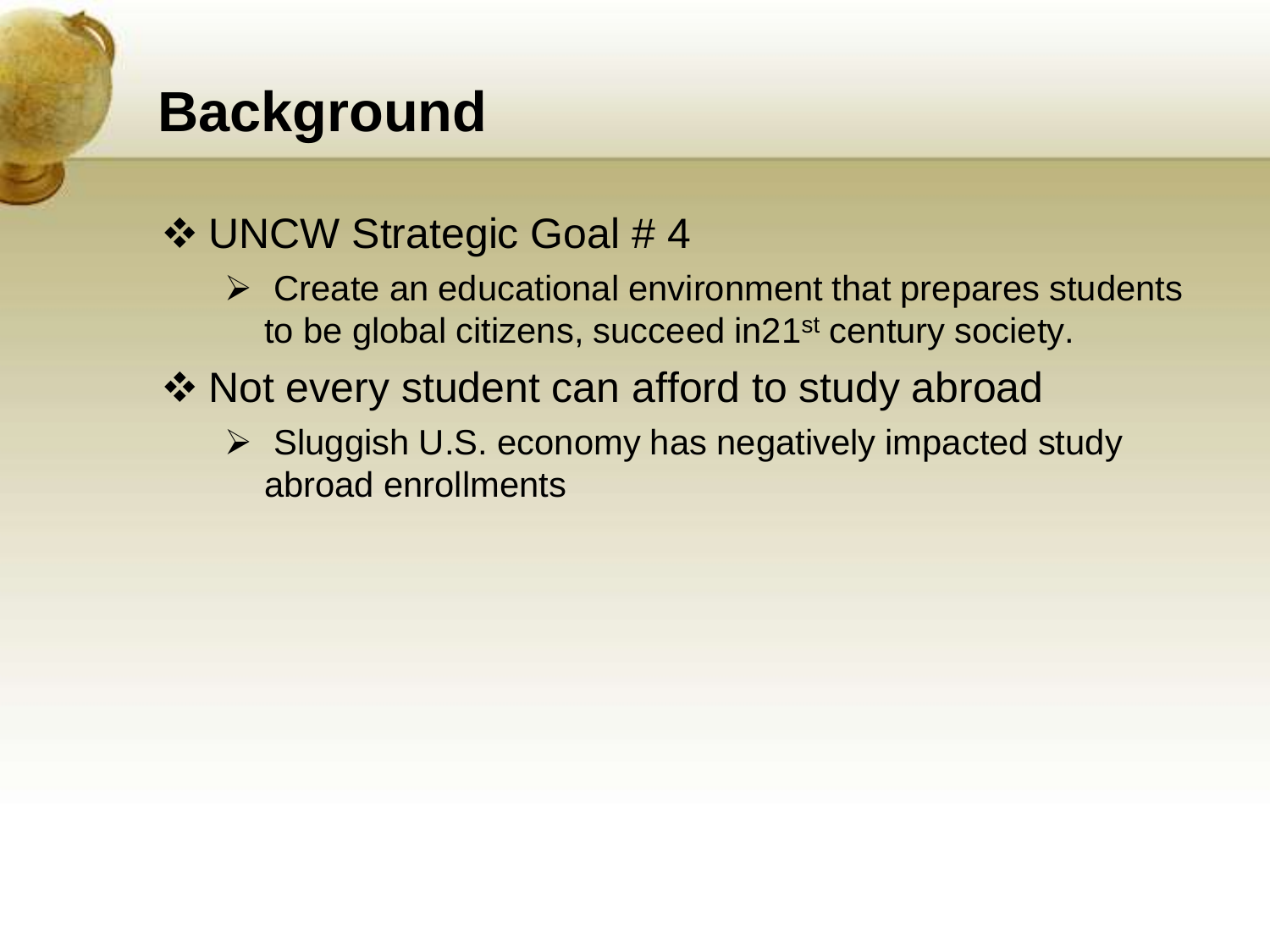## **Alternative: Cross-cultural E-learning**

- **❖ Modern technologies allow more international** connections via online courses.
- ❖ Students' cultural perceptions and experiences may influence online learning behavior and affect learning and interaction.
- ❖ Need an instructional model to guide the design and delivery of global e-learning courses.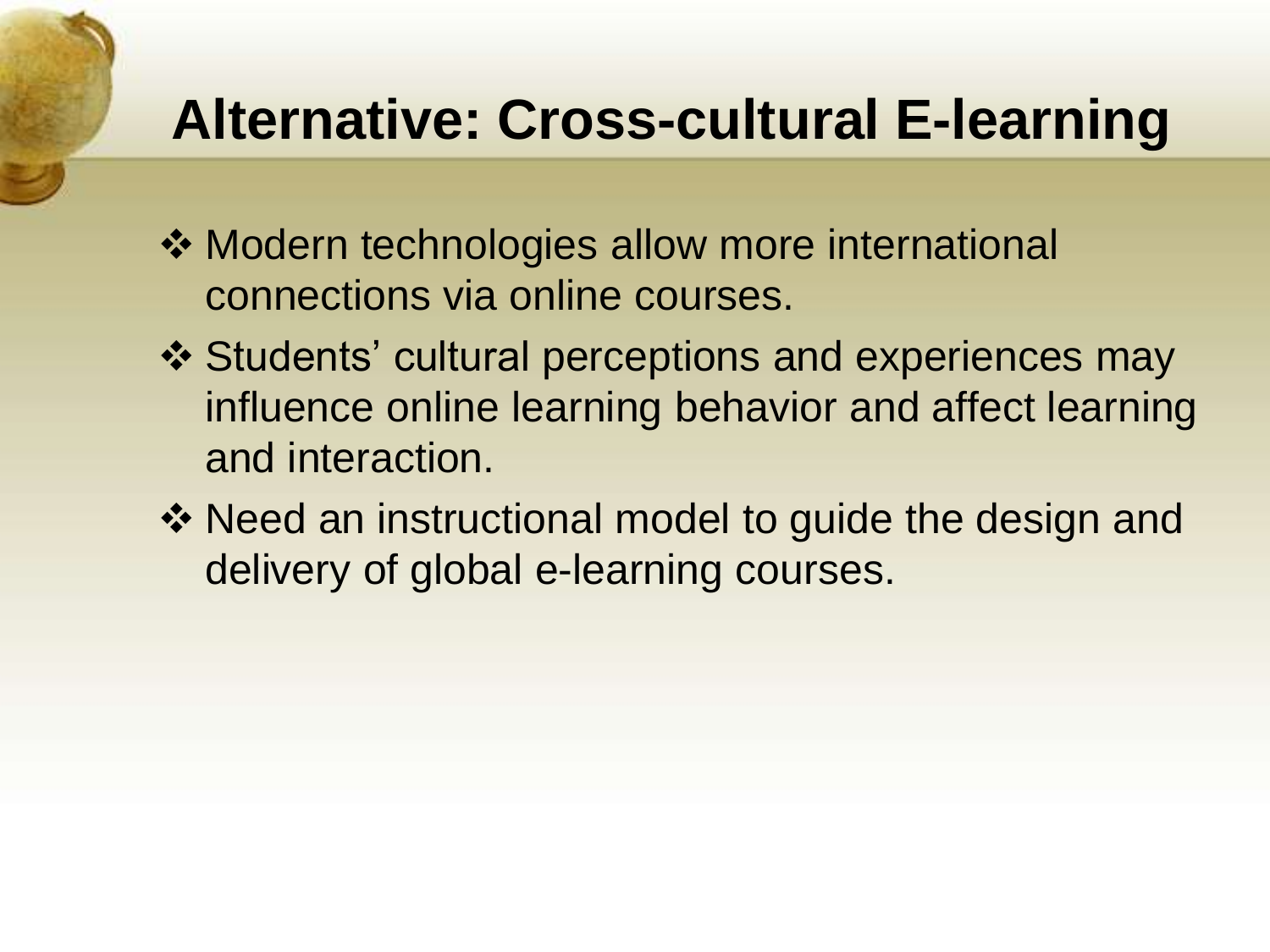### **Purpose of Presentation**

- ❖ Introduce the Cross-cultural Online Collaborative Learning (COCL) Model for designing cross-cultural online learning environments and activities.
- ❖ Present the implementation results of COCL model in designing an online learning environment for U.S. and Chinese college students' collaborative learning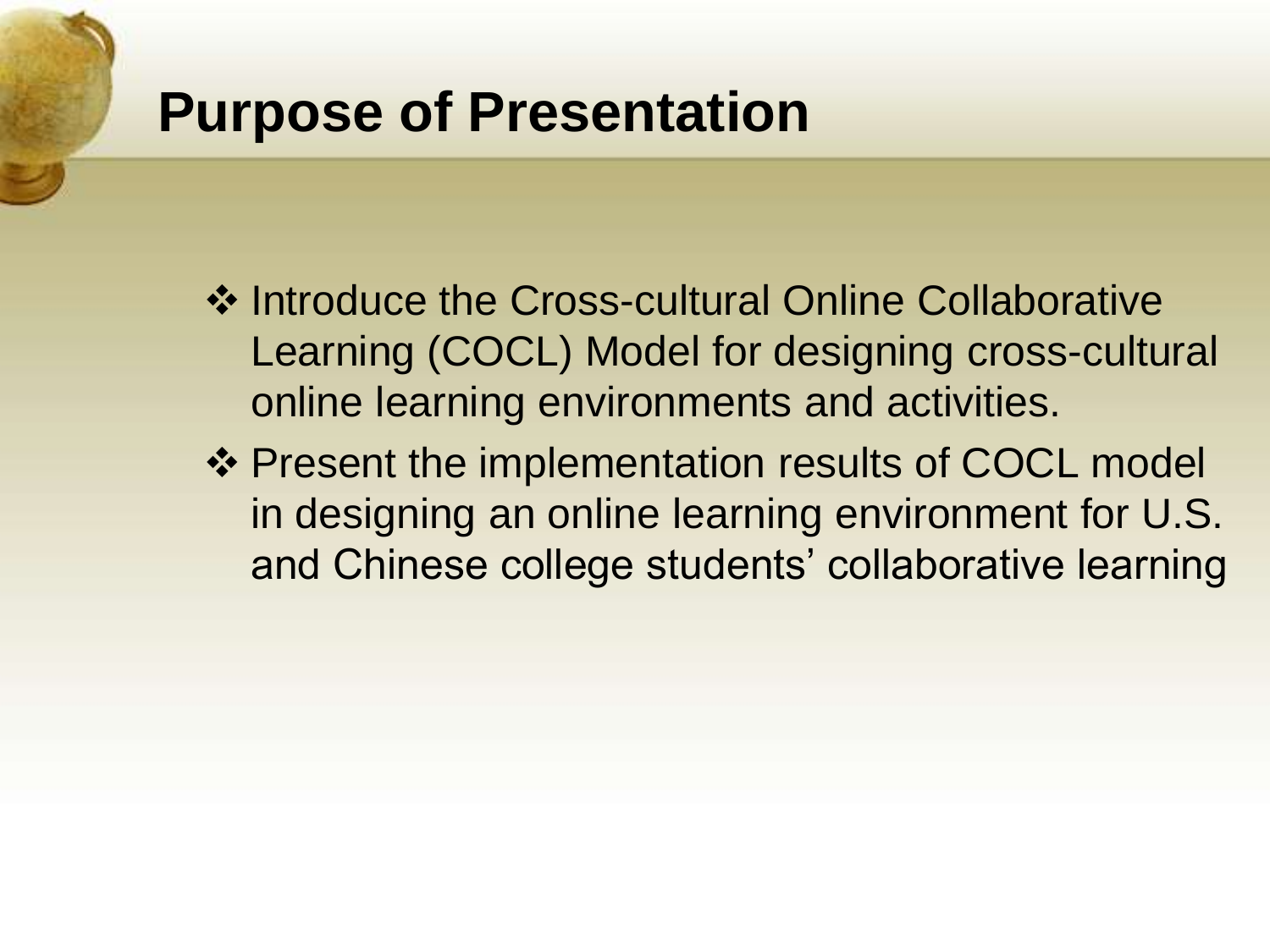### **Theoretical Foundation**

### **❖ Social construction of knowledge**

- $\triangleright$  Social constructivists view learning as the social construction of knowledge through interaction mediated by language (Bonk & Cunningham, 1998; Vygotsky, 1978).
- Understanding intercultural communication involves studying links between culture and communication

(DeFleur & Bal-Rokeach, 1982).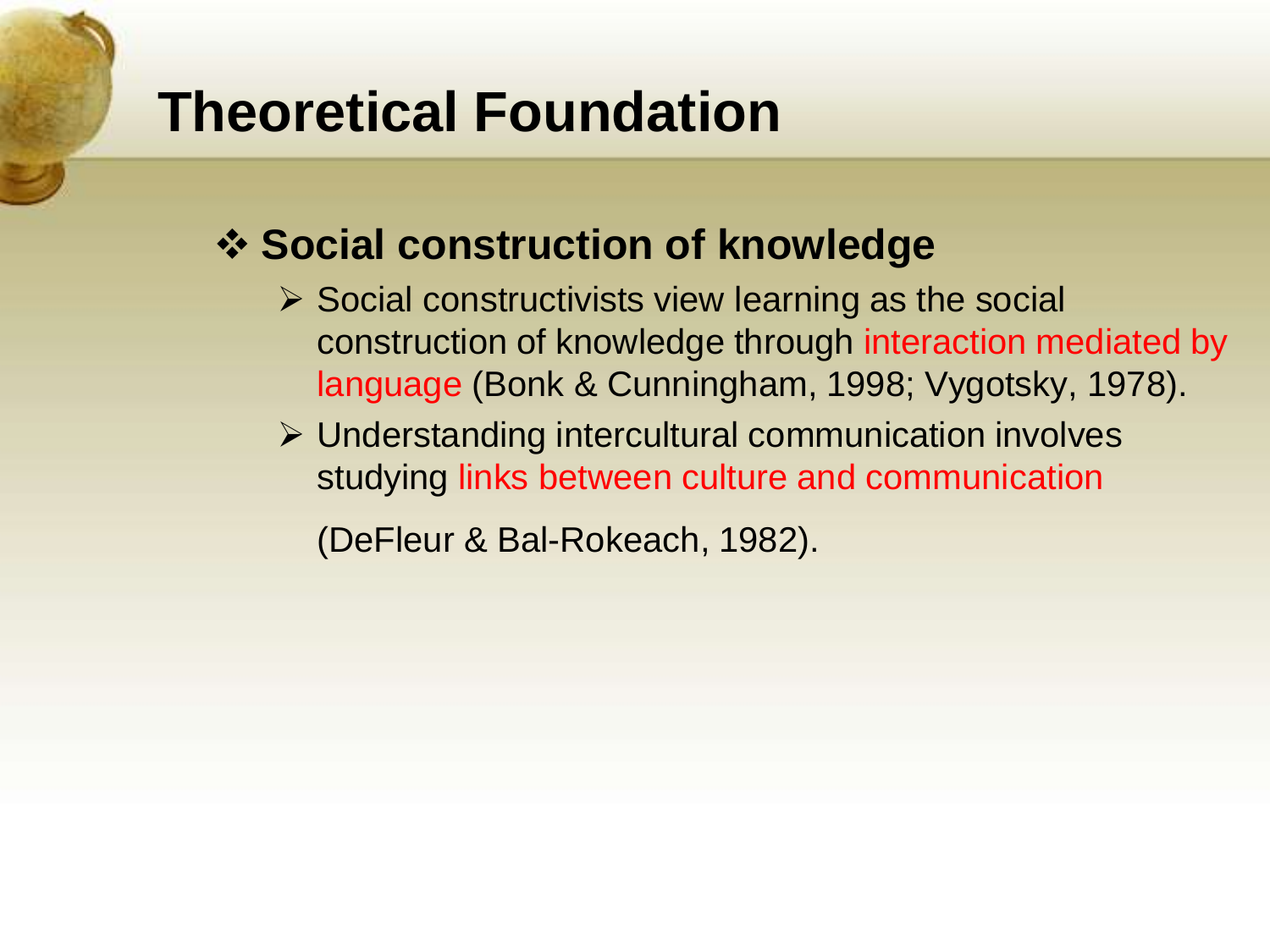## **Theoretical Foundation**

### **Culture and Perception**

- $\triangleright$  People behave according to their perceptions of the world.
- $\triangleright$  Cultural experience affects perception; therefore communication, including the potential for misinterpretation based on social misperception (Rohrlich, 1983; Samovar & Porter, 2002).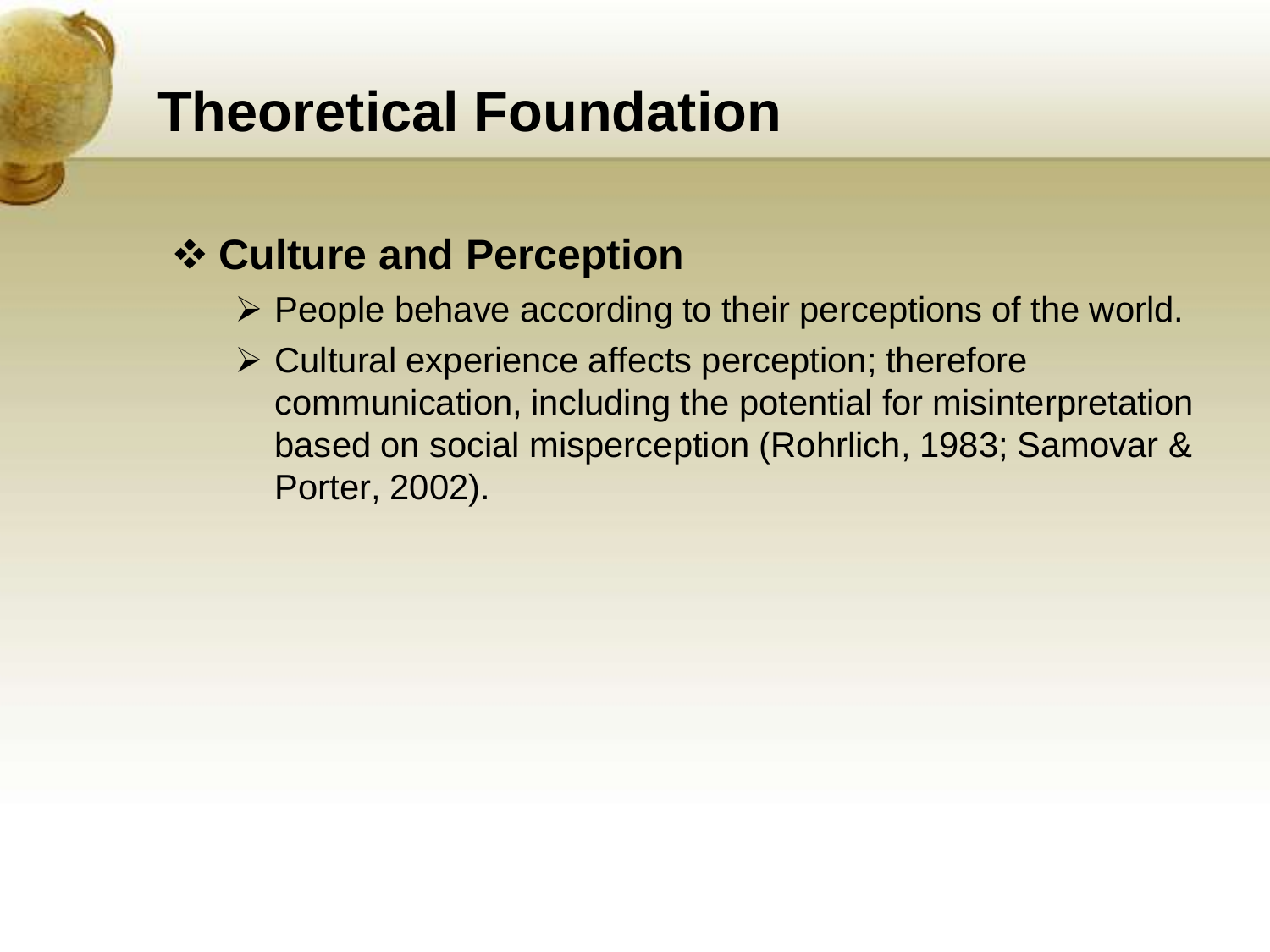## **Theoretical Foundation**

### **Communication**

- Communication and culture are inextricably interconnected especially through complex social processes of communication (DeWine, Gibson, & Smith, 2000).
- Differences in communication processes between Asian and English speakers:
- Examples:
	- **topic-comment order (Chinese) vs. comment-topic order (American)**
	- **high-context (Chinese) vs. mid/low-context communication (American)**
	- **higher power distance between teacher and student (Chinese)**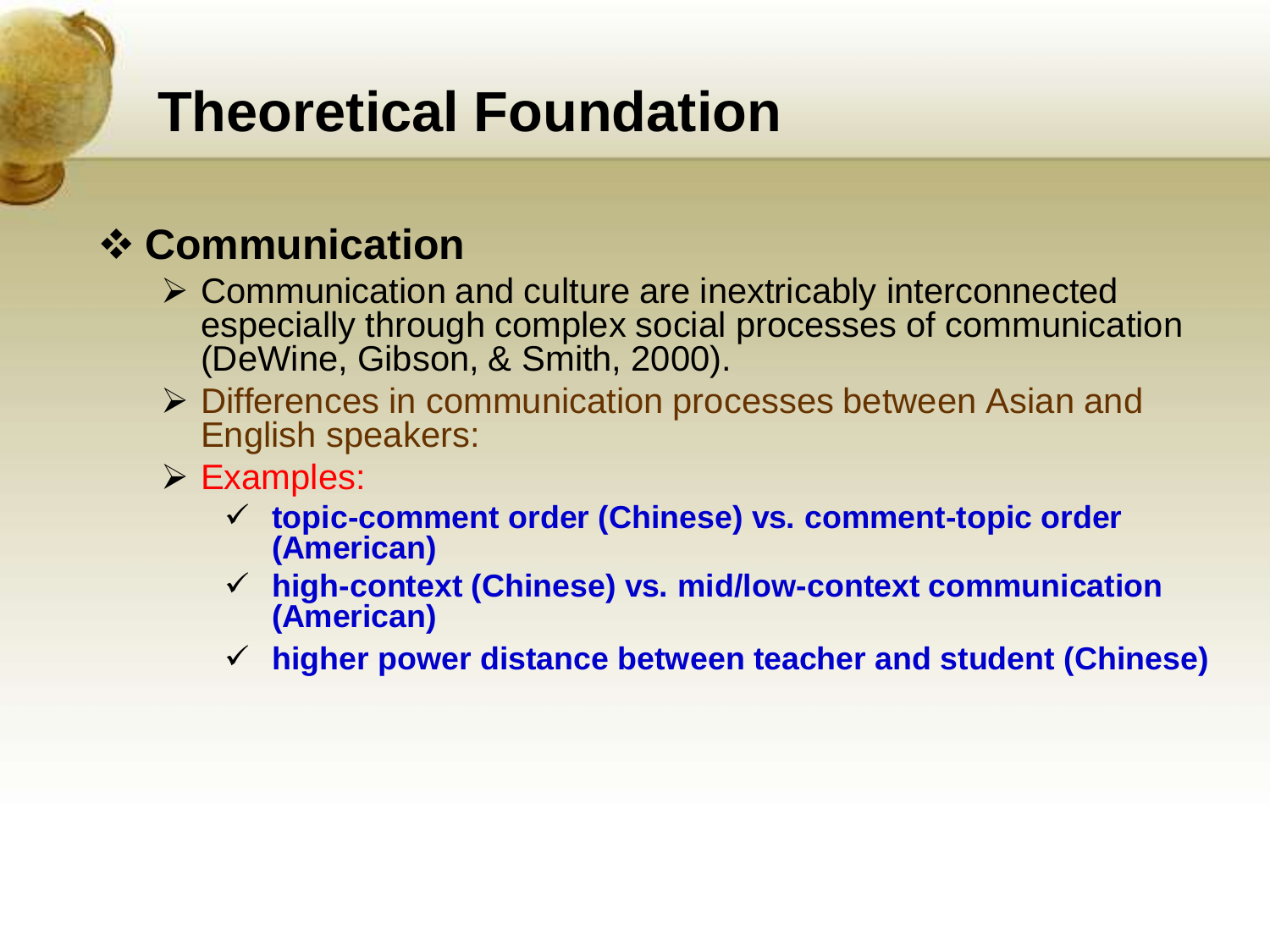## **Model Building: Conceptual Framework**

#### **Based on**

- ❖ Social constructivist theories and pedagogy
- Literature review
- ❖ Empirical study results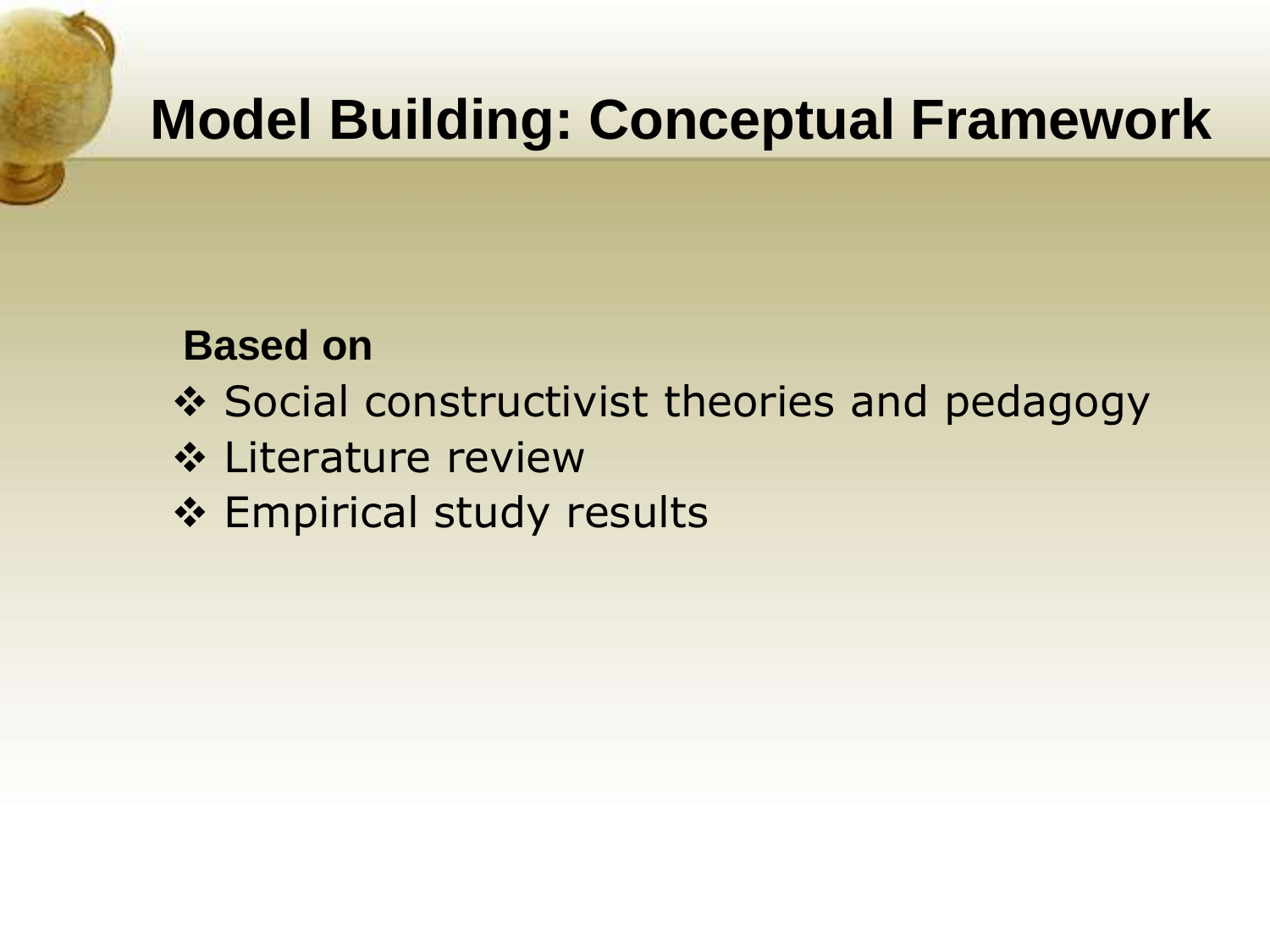## **The model must address several issues of cross-cultural online learning**

- **<sup>❖</sup> Learning environment** supporting students' developing feelings of comfort & engagement **Resourceful**
- **Supportive Learning activities** – interactions (T-T, T-S, S-S within and across sites) **Technical Learning Social** 
	- **Cultural perception**  cultural awareness and sensitivity
	- **Language and communication**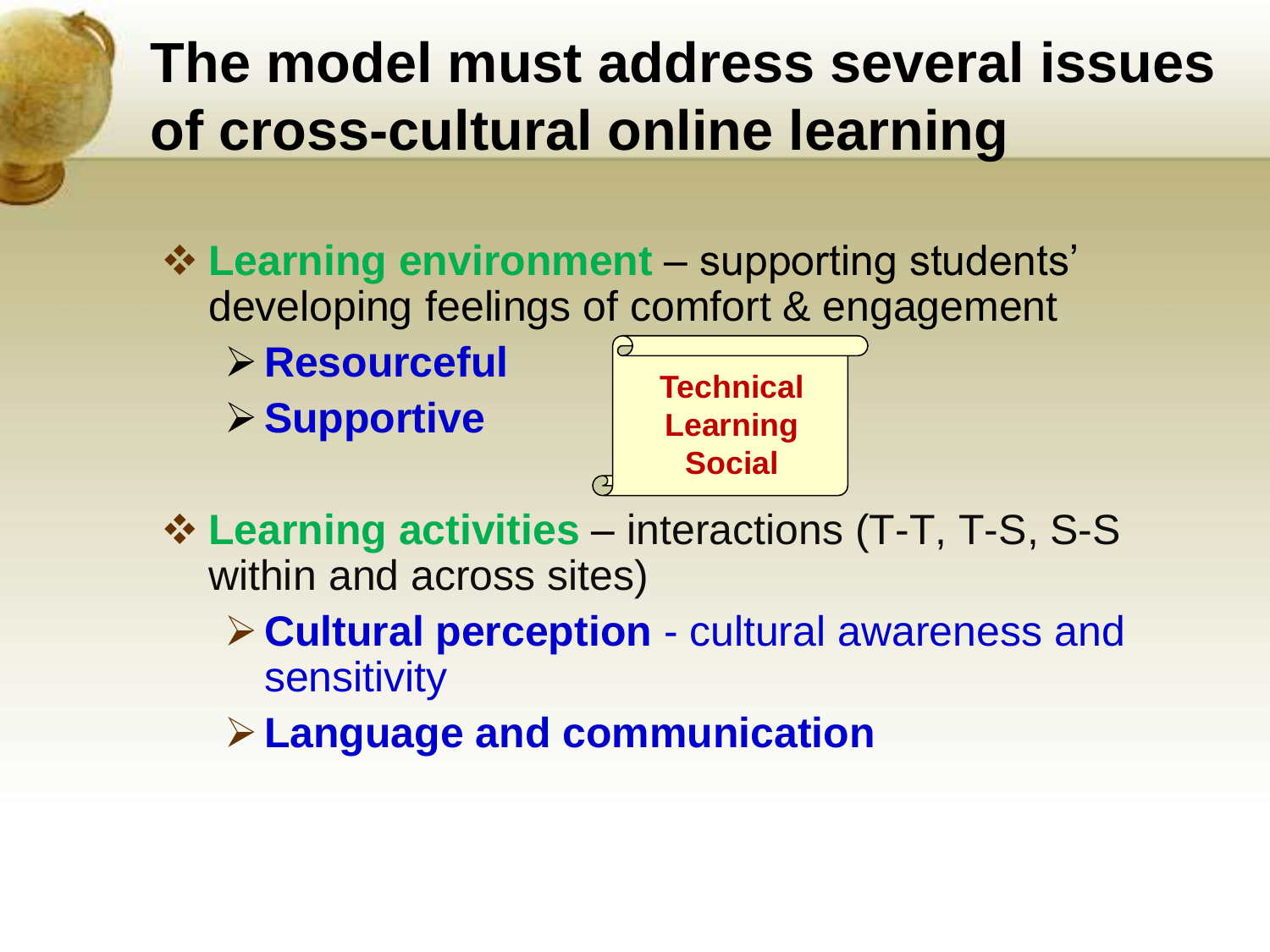### **Global E-learning Instructional Model**

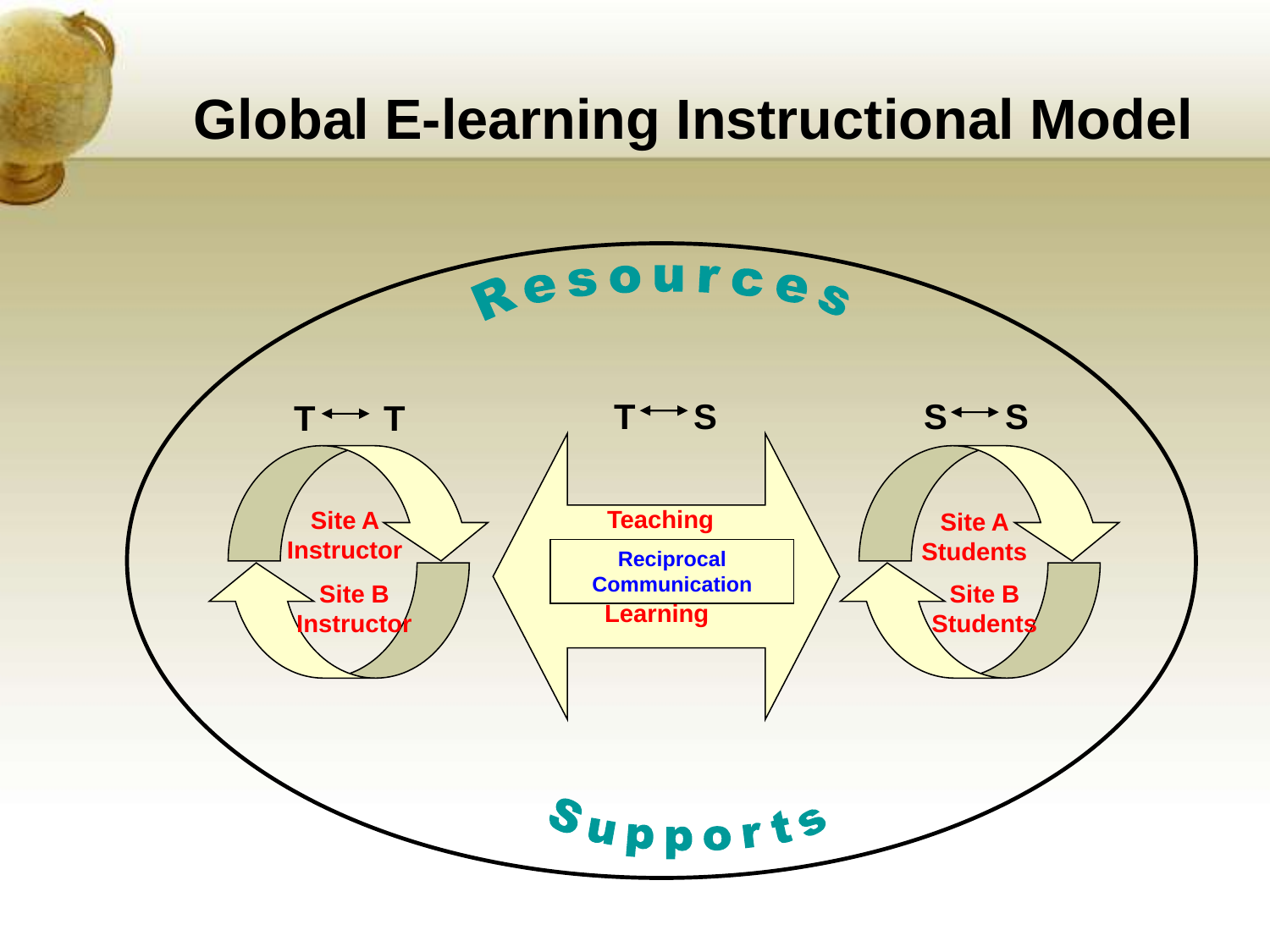#### **Resources**

- Language/communication:
	- $\checkmark$  Tools to facilitate communication
		- Online dictionaries
		- **Language translators**
		- **Virtual writing/editing center**

#### $\triangleright$  Culture/context:

- $\checkmark$  Culture-specific knowledge bases/expert systems
	- Online encyclopedia
	- **Virtual cultural museums**
	- **EXECT:** Lists of common expressions/idioms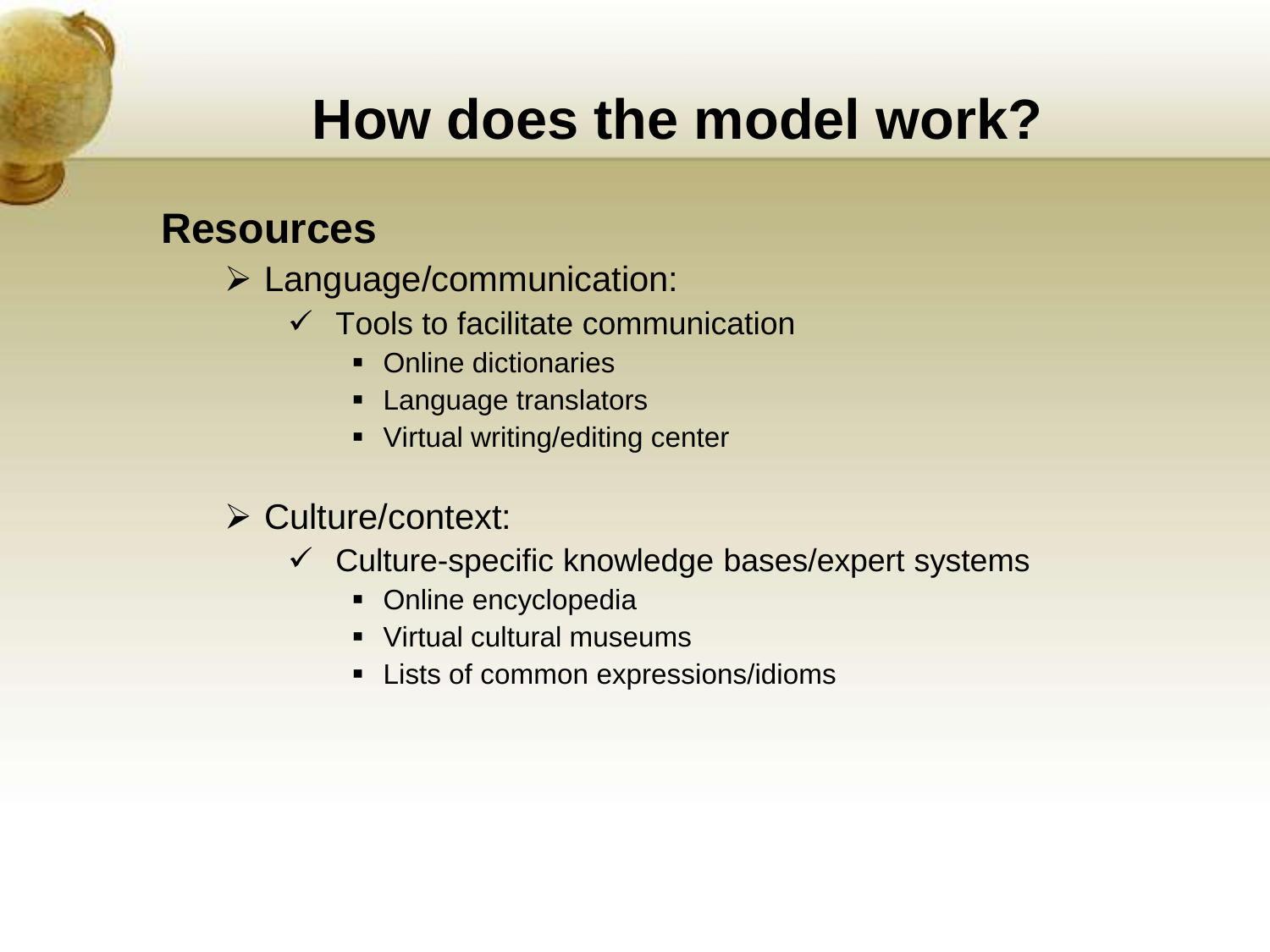#### **Resources**

- $\triangleright$  Learning content
	- $\checkmark$  Productivity tools (software applications)
	- $\checkmark$  Subject knowledge (e.g. database, learning maps)
- $\triangleright$  Collaboration and communication tools
	- $\checkmark$  Learning management system
	- $\checkmark$  Horizon Wimba virtual classroom
	- $\checkmark$  Web2.0 tools
		- Skype, Google docs, social bookmarking
		- **Aggregators, Podcasts and Mashups**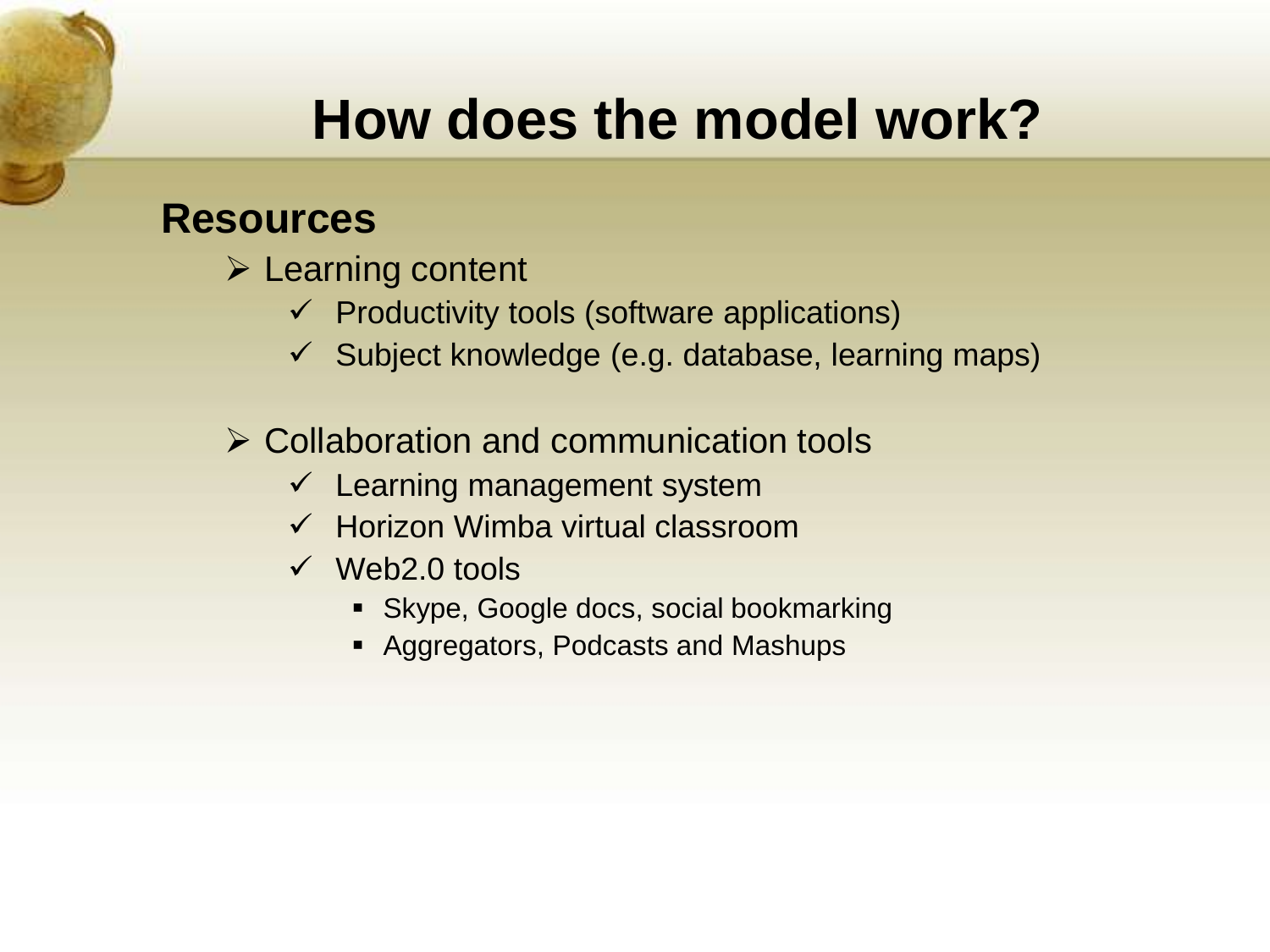### **Support Systems**

- $\triangleright$  Technical support
	- $\checkmark$  Technical training workshop
	- Community "Technical S.O.S" forum
- $\triangleright$  Learning support
	- $\checkmark$  Appropriate use of instructional resources
	- $\checkmark$  Instructor guidance via modeling, coaching, scaffolding
	- $\checkmark$  Expert/peer inputs
- Social support
	- $\checkmark$  Instructors and students cultural awareness & sensitivity training
	- $\checkmark$  Instructors and students collaborative skill training
	- $\checkmark$  Community social forums, e.g. International lounge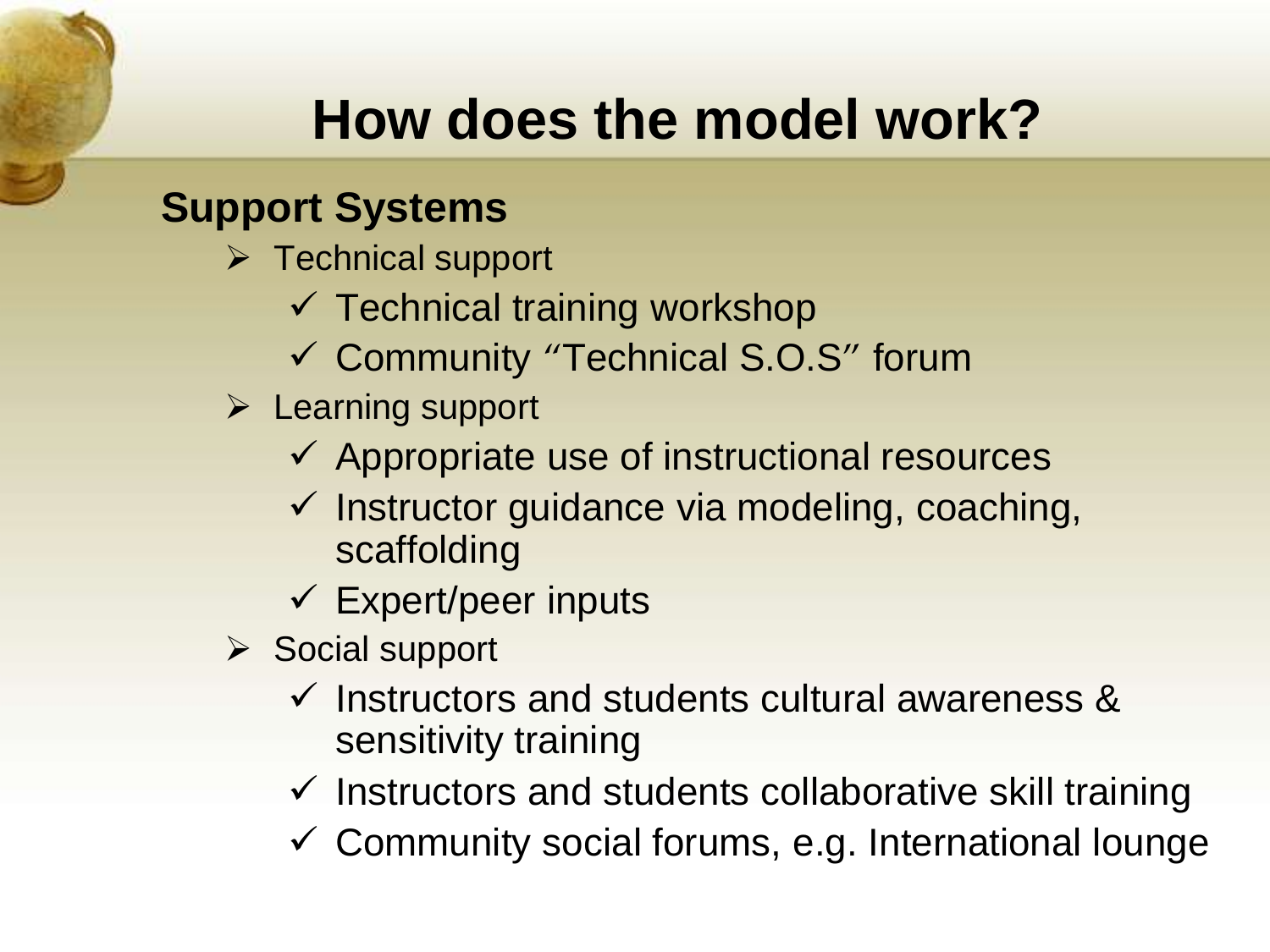- **❖ Reciprocal communication**
- **Interdependent collaboration**

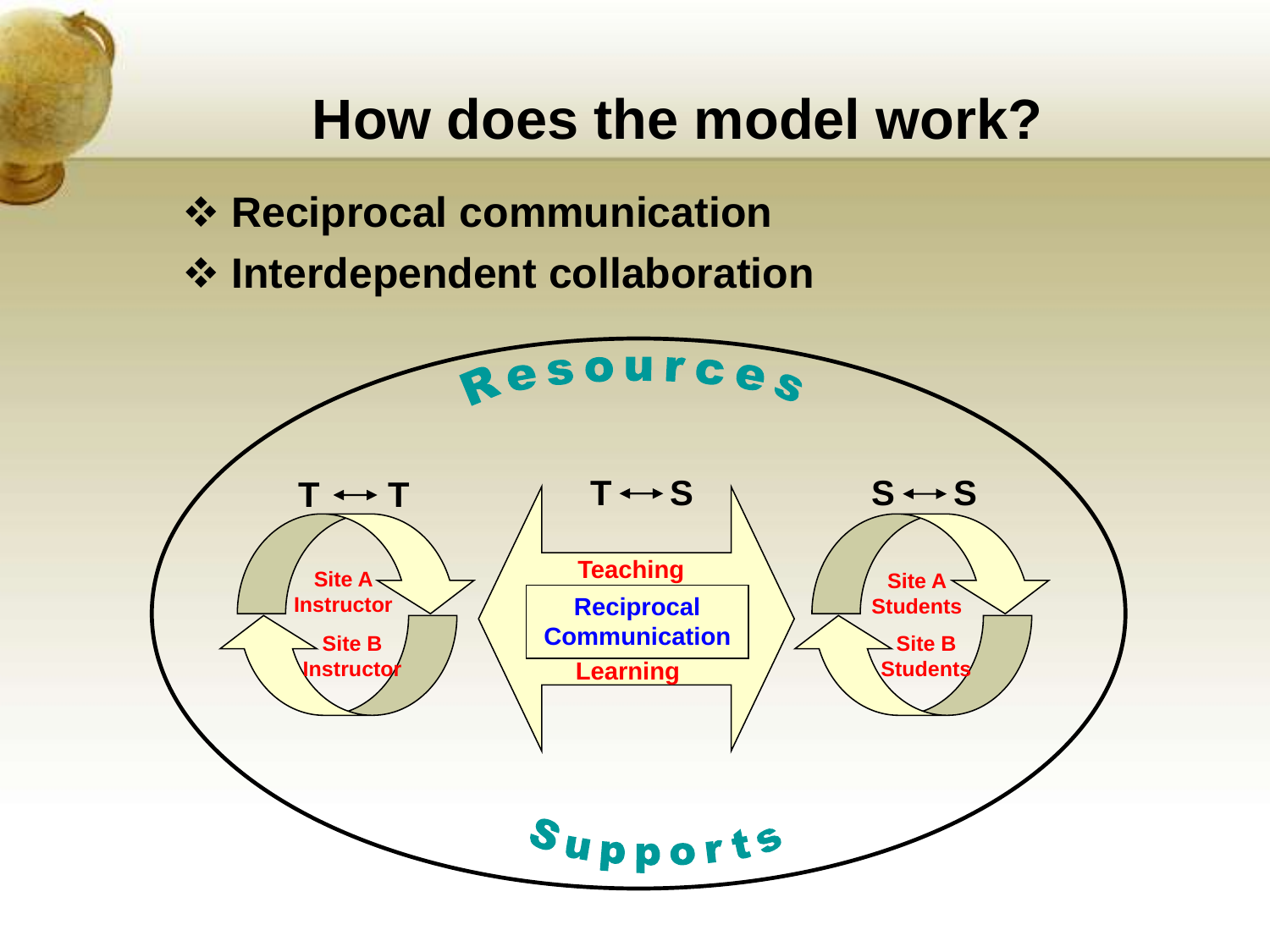### **Instructional Planning & Implementation:**

- **❖ Planning** 
	- $\triangleright$  Preinstructional planning
		- $\checkmark$  Instructor cultural awareness & collaborative skills
	- $\triangleright$  Instructional planning
		- $\checkmark$  Learner analysis
		- $\checkmark$  Instructional design: Learning tasks & activities
		- $\checkmark$  Assignment specification

### **❖ Implementation**

- **≻ Orientation & training**
- > Instructional strategies (learning support: modeling, coaching, scaffolding)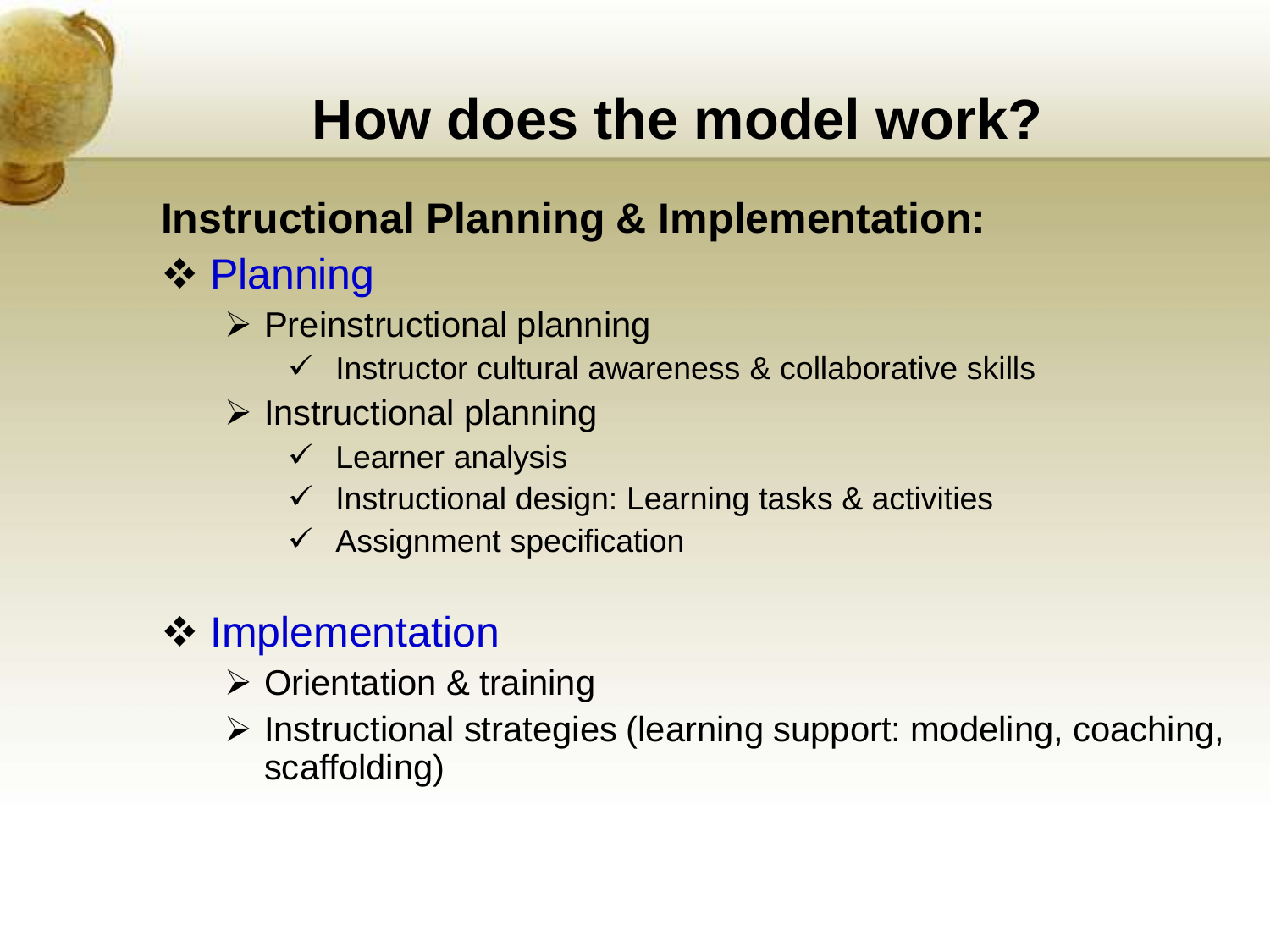## **Instructional Planning & Implementation**

- ❖ Stage 1: Preinstructional planning
	- Instructor cultural awareness & collaborative skills training
- Stage 2: Instructional planning
	- $\triangleright$  Learner analysis
	- $\triangleright$  Instructional design: Learning tasks & activities
	- $\triangleright$  Assignment specification
- Stage 3: Designing learning environment and activities
	- $\triangleright$  Technical support
	- $\triangleright$  Learning support
	- ▶ Social support
	- **≻ Resources**
- ❖ Stage 4: Instructional delivery
	- **▶ Orientation & training**
	- Instructional strategies (learning support: modeling, coaching, scaffolding)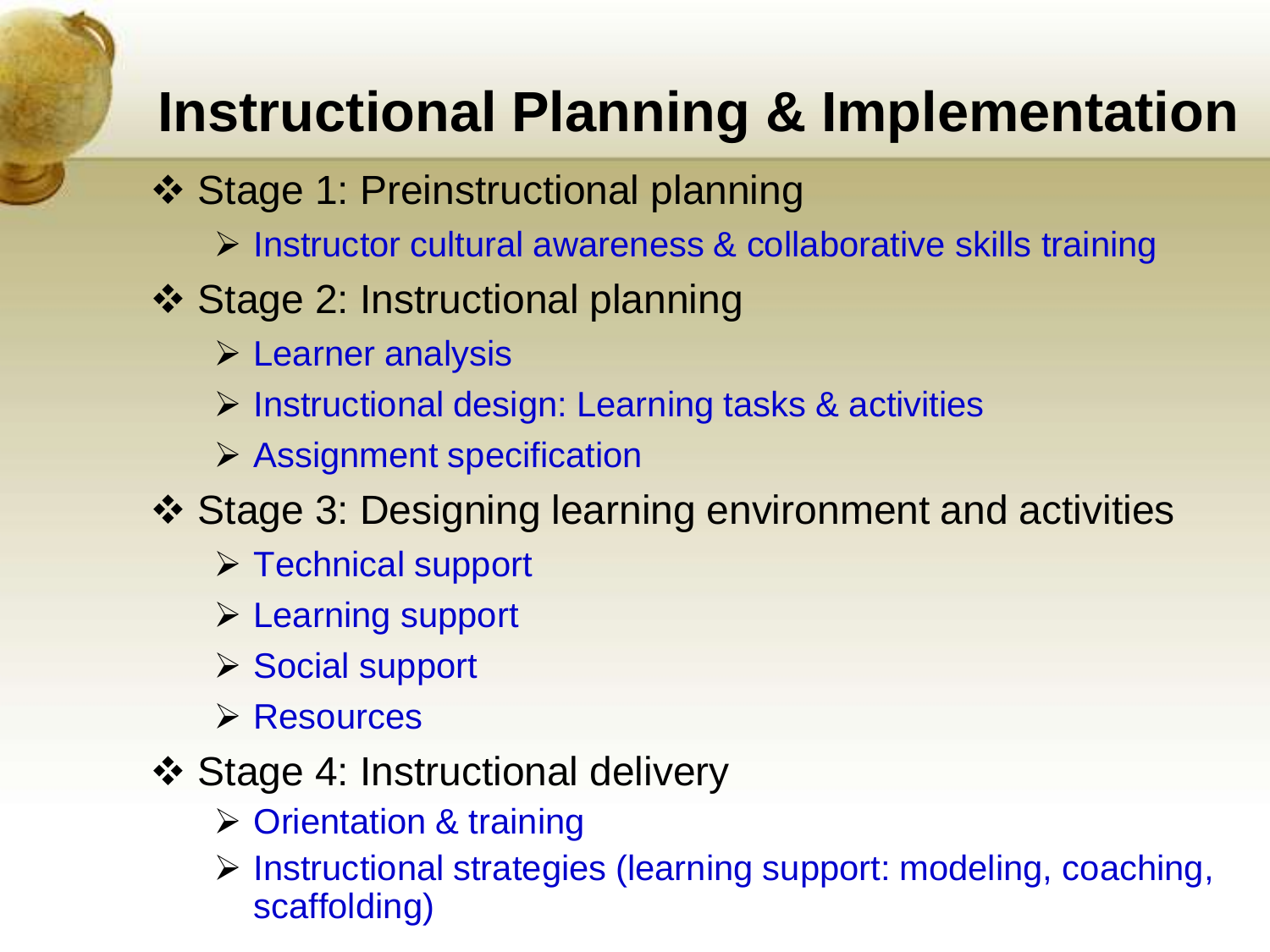## Methodology

◆ Mixed Methods Design: Survey data

Quantitative & Qualitative analyses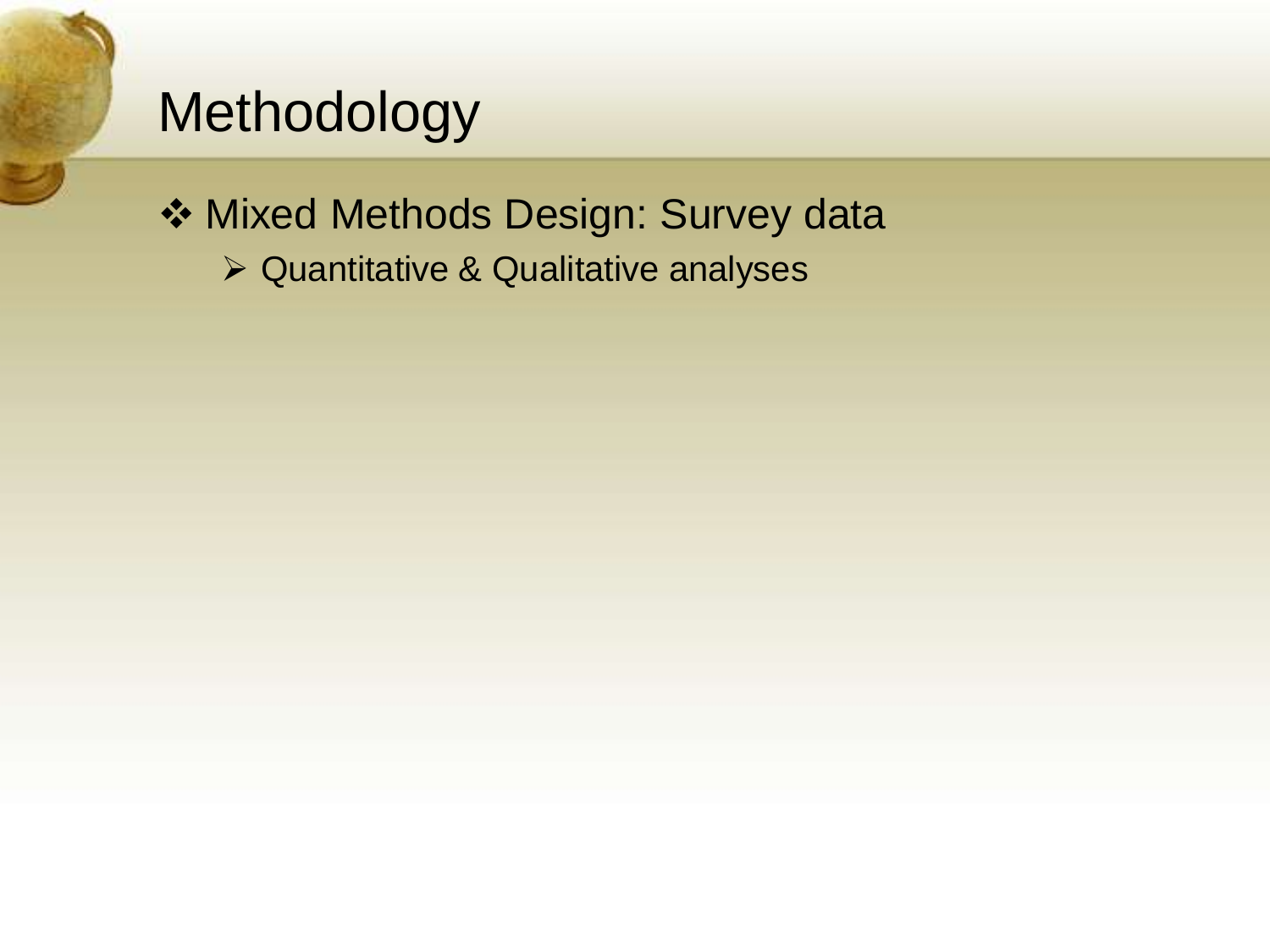### Data and Analysis

Quantitative Results: Part A - Survey data

- Mann-Whitney U-test of group median differences
- $\geq 12/14$  items-no group median differences
- $\triangleright$  Q1 & 2 significantly different
- Qualitative Results: Part B
	- $\geq$  169 adjectives describing course-related experiences
	- **≻ 3 categories: Positive, Neutral, Negative**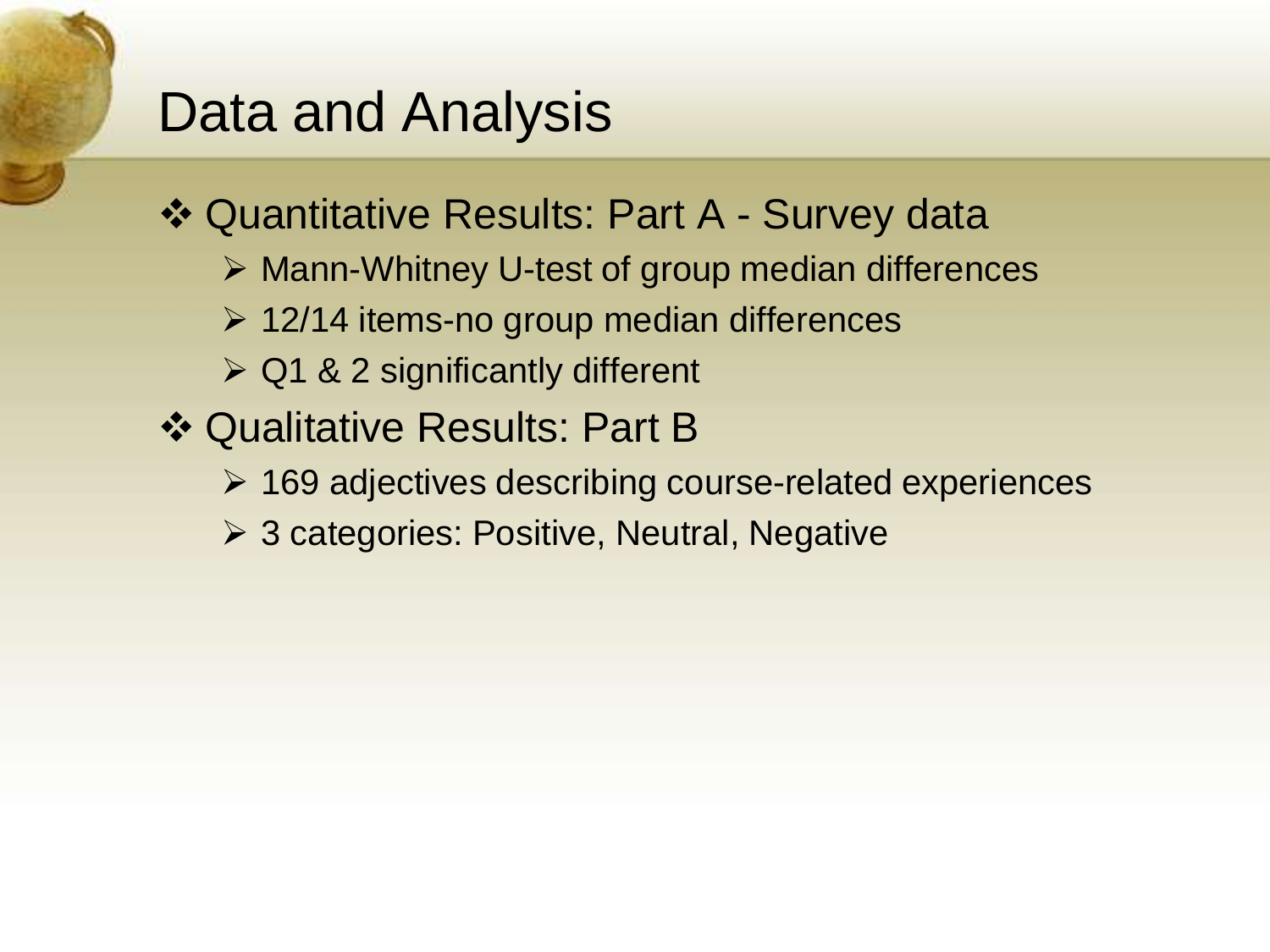### **Students' attitudes, feelings, and opinions about cross-cultural collaborative online learning?**

| <b>No</b>               | <b>Survey Items</b>                                                                                                         | <b>Median</b>        |                       | <b>Mode</b>            |                         |                         |                        |
|-------------------------|-----------------------------------------------------------------------------------------------------------------------------|----------------------|-----------------------|------------------------|-------------------------|-------------------------|------------------------|
|                         |                                                                                                                             | <b>All</b><br>$N=65$ | <b>U.S.</b><br>$n=37$ | <b>China</b><br>$n=28$ | <b>All</b><br>$N=65$    | <b>U.S.</b><br>$n=37$   | <b>China</b><br>$n=28$ |
| $\mathbf{1}$            | I had no technological problem using blackboard for<br>online learning and communication.                                   | 4.00                 | 5.00                  | 3.00                   | $5\phantom{1}$          | $5\phantom{1}$          | 3                      |
| $\overline{2}$          | Course resources (e.g., utilities, tutorials, handouts,<br>sample work) helped support my learning needs.                   | 4.00                 | 5.00                  | 4.00                   | $\overline{\mathbf{4}}$ | 5                       | 3 <sup>a</sup>         |
| $\overline{\mathbf{3}}$ | Critiquing blog showcase helped me gain different<br>perspectives and broaden my knowledge.                                 | 4.00                 | 4.00                  | 4.00                   | $\overline{\mathbf{4}}$ | 4                       | 4                      |
| $\overline{\mathbf{4}}$ | Blog comments helped improved my work and learning.                                                                         | 4.00                 | 3.50                  | 4.00                   | $\overline{\mathbf{4}}$ | 4                       | 4                      |
| $\overline{\mathbf{5}}$ | Social Lounge helped acquaint me with class peers.                                                                          | 4.00                 | 4.00                  | 3.00                   | $\mathbf{3}$            | 4                       | 3                      |
| $6\phantom{1}$          | Cultural blogs helped foster cultural awareness for cross-<br>cultural learning.                                            | 4.00                 | 4.00                  | 4.00                   | $\overline{\mathbf{4}}$ | 4                       | 4                      |
| $\overline{\mathbf{r}}$ | I had much experience working with students from other<br>country before this cross-cultural online learning<br>experience. | 2.00                 | 2.00                  | 2.00                   | $\overline{2}$          | $\mathbf 2$             | $\mathbf{2}$           |
| 8                       | I felt I was connected with my group to talk and learn<br>together online                                                   | 3.00                 | 3.00                  | 3.00                   | $\overline{\mathbf{4}}$ | 4                       | 4                      |
| 9                       | I felt I was connected with the class to talk and learn<br>together online                                                  | 4.00                 | 4.00                  | 3.50                   | $\overline{\mathbf{4}}$ | 4                       | 3 <sup>a</sup>         |
| 10                      | The discussion with foreign peers contributed to my<br>learning of subject content.                                         | 4.00                 | 3.00                  | 4.00                   | $\overline{\mathbf{4}}$ | 3 <sup>a</sup>          | 4                      |
| 11                      | This cross-cultural collaborative learning contributed to<br>my life experience.                                            | 4.00                 | 4.00                  | 4.00                   | 4                       | 4                       | 3                      |
| 12                      | This cross-cultural collaborative learning helped expand<br>my global perspectives.                                         | 4.00                 | 4.00                  | 4.00                   | $\overline{\mathbf{4}}$ | $\overline{\mathbf{4}}$ | 4                      |
| 13                      | I would like to have similar cross-cultural online<br>discussions in other courses.                                         | 4.00                 | 4.00                  | 4.00                   | 4                       | 4                       | 4                      |
| 14                      | Overall, my cross-cultural online learning experience was<br>positive.                                                      | 4.00                 | 4.00                  | 4.00                   | 4                       | 4                       | 4                      |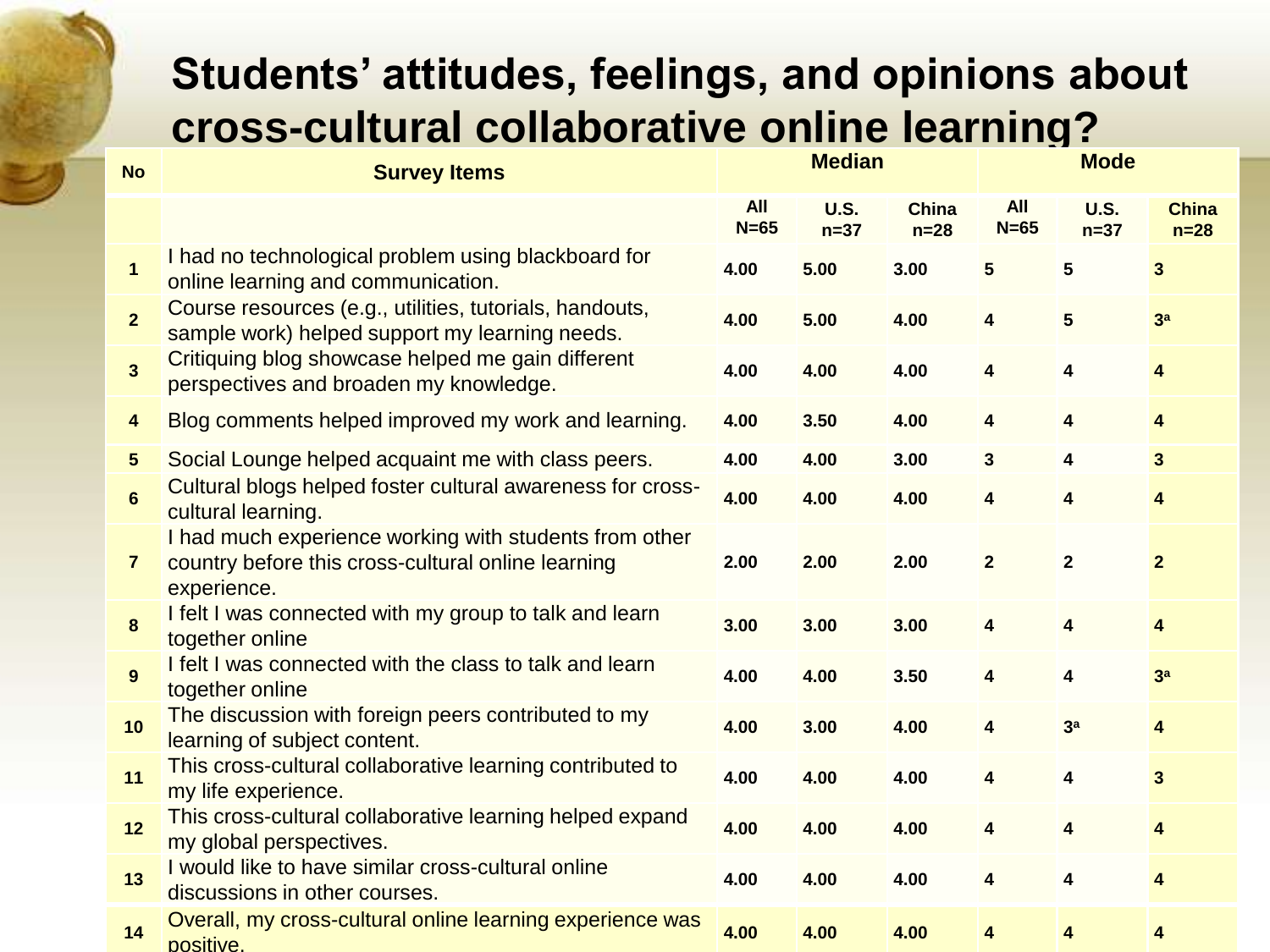### **Mann-Whitney U-Test by Country**

|                       | Q <sub>1</sub> | Q2    |
|-----------------------|----------------|-------|
| <b>Mann-Whitney U</b> | 280.0          | 255.5 |
| <b>Z-test</b>         | $-3.32$        | 3.69  |
| p (2-tailed)          | .001           | .000  |

*Note.* Test of differences in response to Q1 and Q2 by U.S. and Chinese students.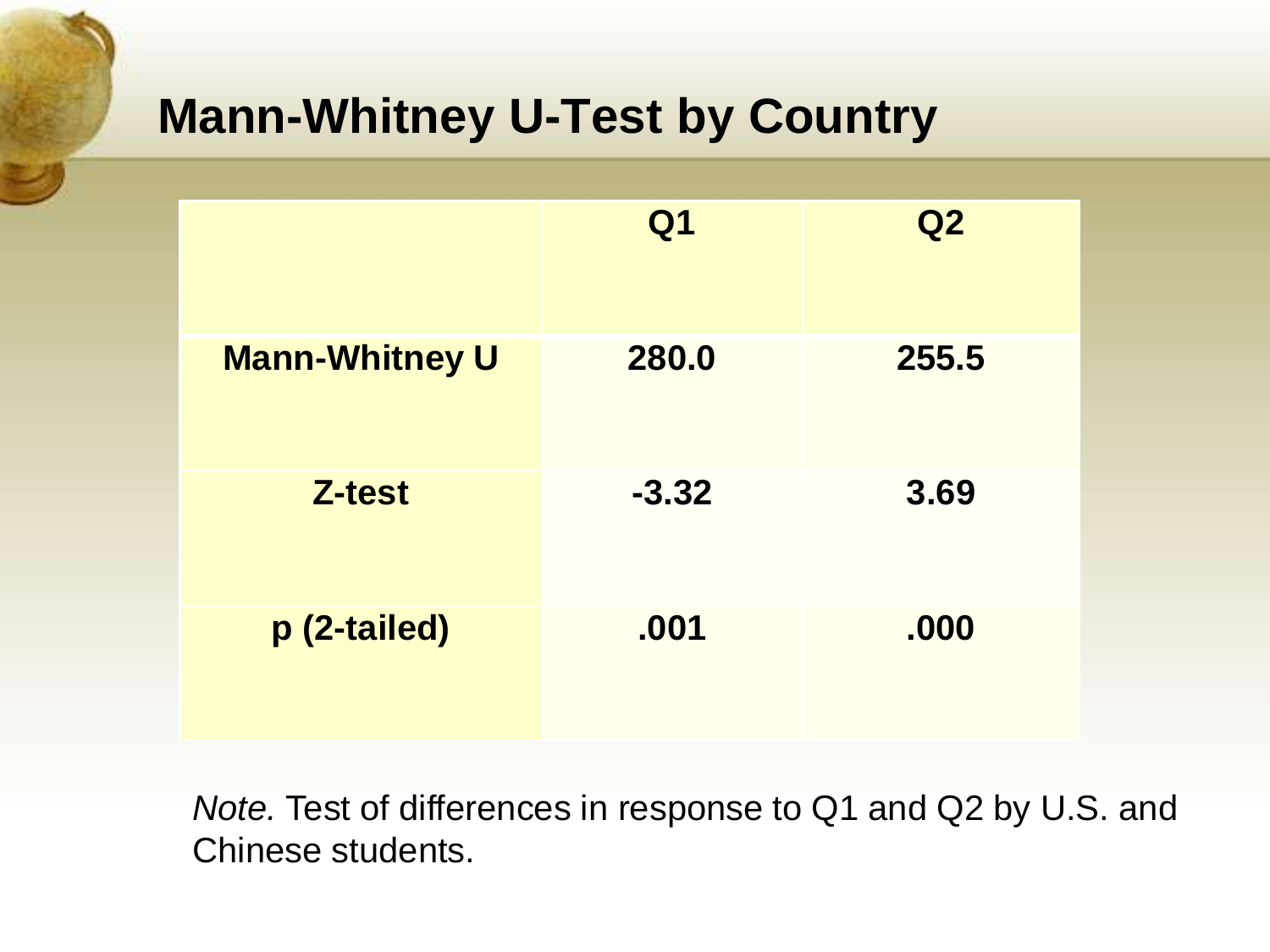|                                      | <b>Response rates</b> |                    |                   |  |
|--------------------------------------|-----------------------|--------------------|-------------------|--|
|                                      |                       |                    |                   |  |
| <b>Response</b><br><b>Categories</b> | Overall               | U.S.               | China             |  |
| <b>Positive</b>                      | 82.2%<br>(139/169)    | 82.57%<br>(90/109) | 81.67%<br>(49/60) |  |
| <b>Neutral</b>                       | $11.24\%$<br>(19/169) | 9.17% (10/109)     | 15.0% (9/60)      |  |
| <b>Negative</b>                      | $6.5\%$ (11/169)      | 8.26% (9/109)      | $3.33\%$ (2/60)   |  |

*Note.* N = 169 terms (all but one U.S. participant provided 3 terms as per directions); U.S., n = 109; China, n = 60.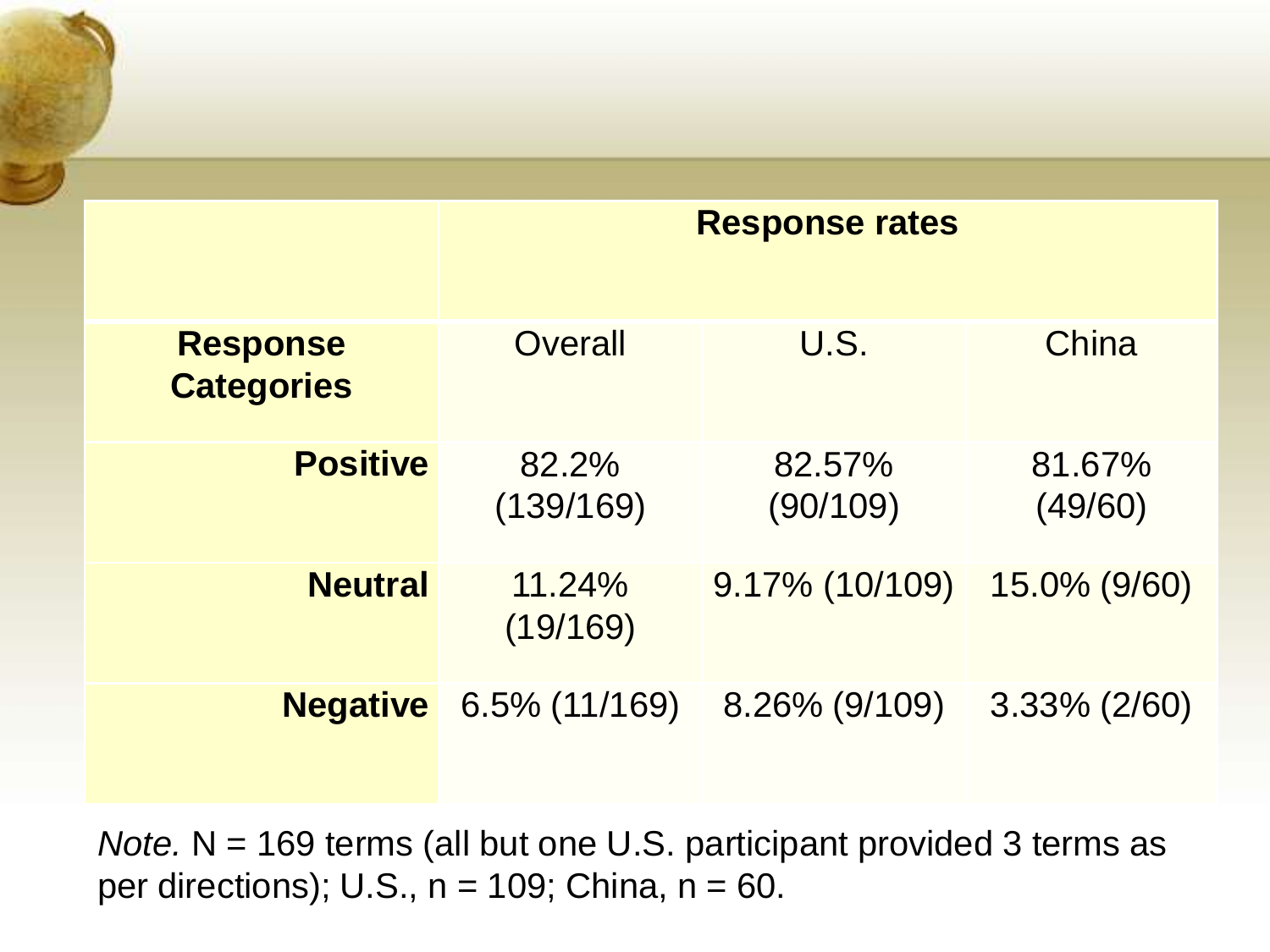### **I wish this course had done the following to facilitate my experience in the cross-culture learning:**

| <b>China</b>                                                                                                                                                                                                                                                                                                                                                   | <b>US</b>                                                                                                                                                                                                                                                                                   |
|----------------------------------------------------------------------------------------------------------------------------------------------------------------------------------------------------------------------------------------------------------------------------------------------------------------------------------------------------------------|---------------------------------------------------------------------------------------------------------------------------------------------------------------------------------------------------------------------------------------------------------------------------------------------|
| • Real-time, audio & video chat<br>communication, face-to-face<br>• More time, longer term<br>communication<br>• Communicate outside of Blackboard<br>(i.e. Skype)<br>• More learning information & materials<br>• Communicate outside of Blackboard<br>(i.e. Skype)<br>• One-on-one long lasting friend<br>• Bilingual, use Chinese to express our<br>opinion | • Good experience<br>• Wish it was longer<br>• A way to communicate outside of<br>Blackboard (i.e. Skype)<br>• Smaller groups/One-on-one<br>• Learn more about their<br>educational requirements and<br>social culture<br>• Clearer instructions about<br>how/what to talk about<br>• Other |
| • Other                                                                                                                                                                                                                                                                                                                                                        |                                                                                                                                                                                                                                                                                             |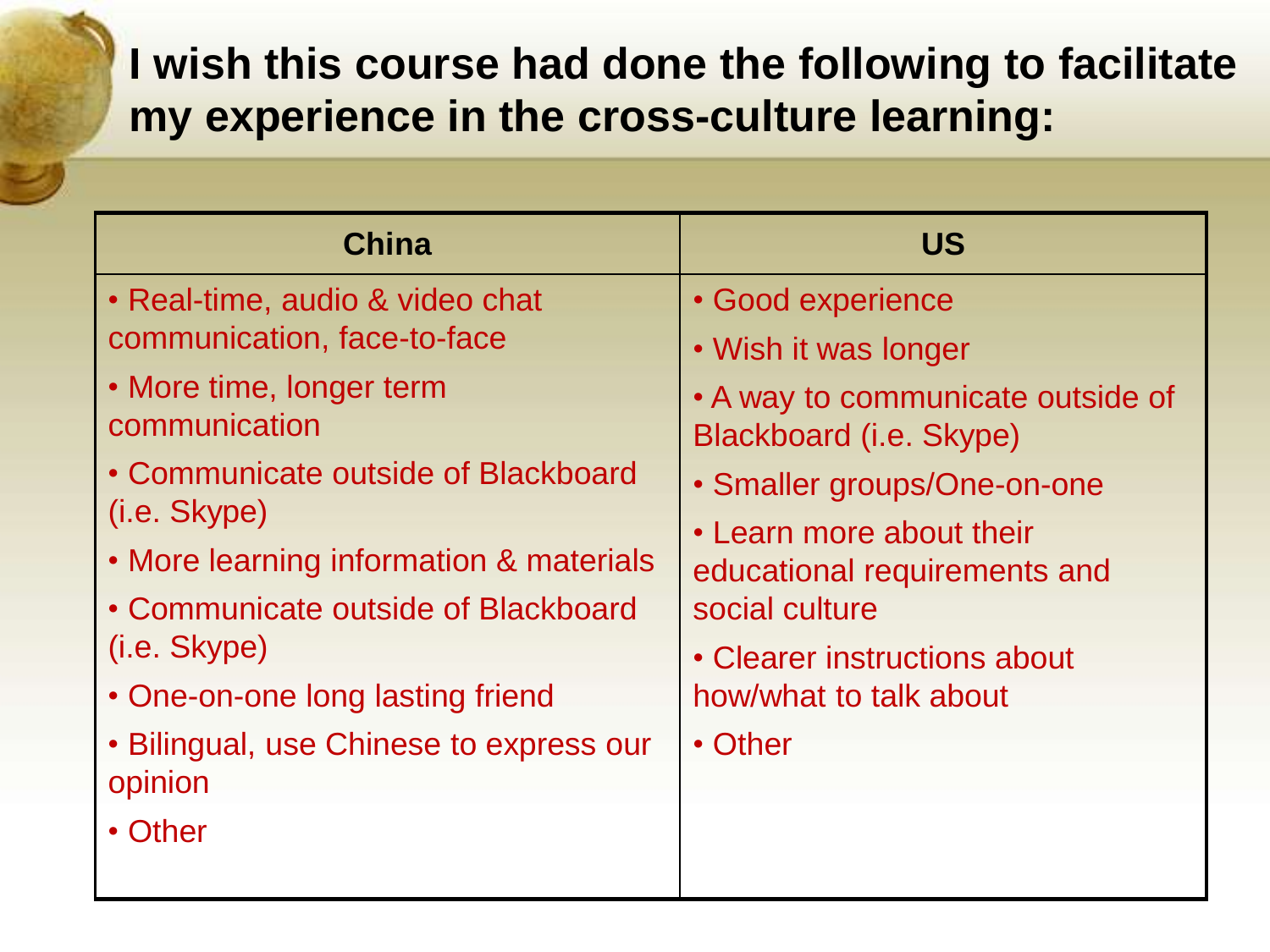### **Use three adjectives to describe your overall experience in the cross-culture collaborative learning:**

| <b>China</b>                                       | <b>US</b>                 |
|----------------------------------------------------|---------------------------|
| • Cherished/Enjoyable/Happy/Interesting/Fun (16)   | • Fun/Exciting (21)       |
| • Useful/ Beneficial/Valuable/Meaningful (15)      | • Beneficial/helpful (19) |
| • Rewarding/Exciting/Unforgettable/Significant (9) | • Interesting (9)         |
| • Amazing/Wonderful/Perfect/Nice/Positive (8)      | • Informative (9)         |
| • Effective/Efficient (3)                          | $\cdot$ Great (8)         |
| • Other $(8)$                                      | $\cdot$ Other (12)        |
|                                                    |                           |
|                                                    |                           |
|                                                    |                           |
|                                                    |                           |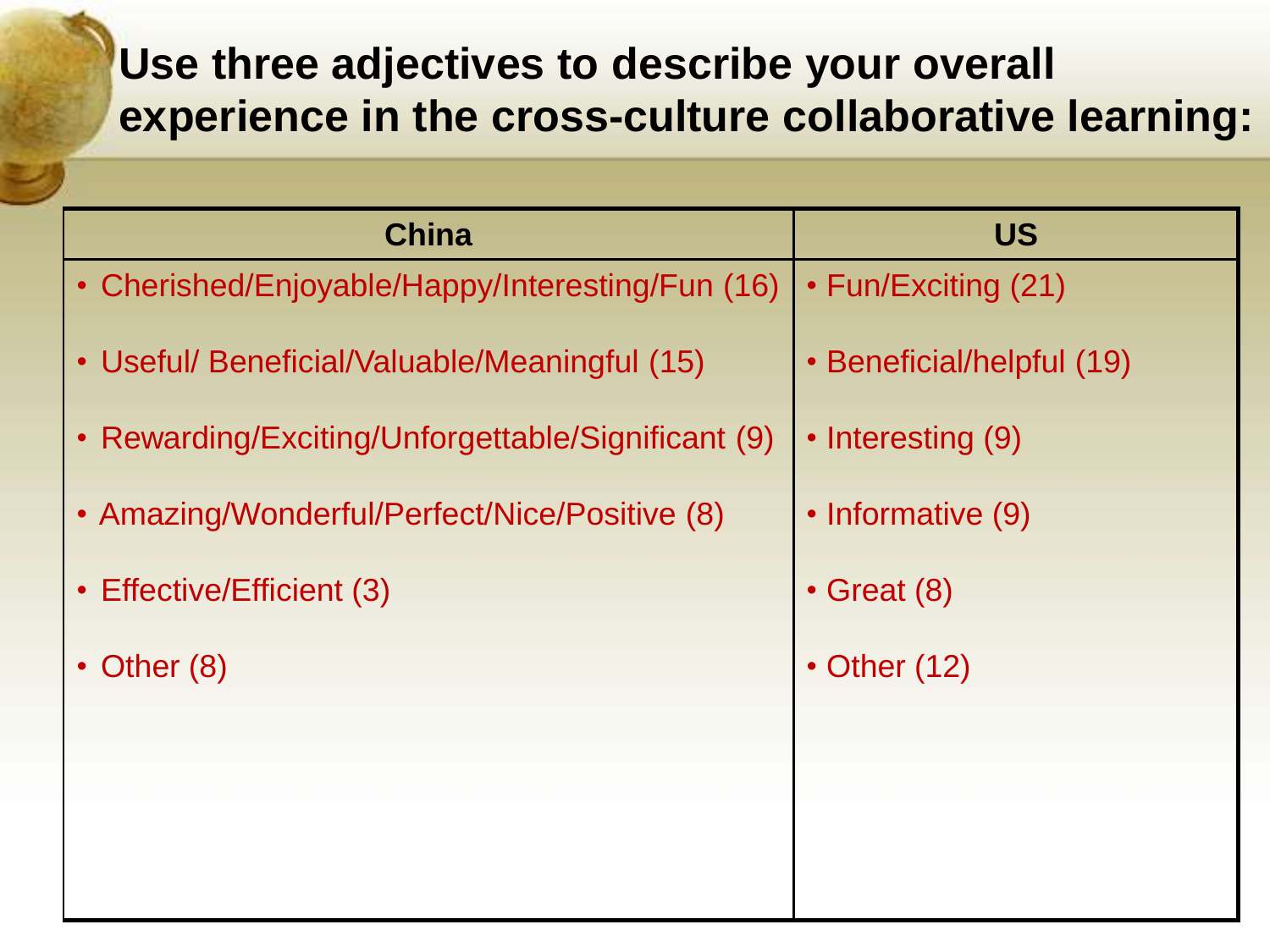## **Discussion & Conclusions**

- ❖ Students' overall interpretations
	- ▶ Survey results from Parts A (Table 1) & B (Table 3) indicate that overall, students had very positive experiences.
- Potential for culture-related differences
	- $\triangleright$  Only 2 of 14 items significantly different between the two groups by country, Q 1 and Q2.
	- $\triangleright$  This result reinforces the interpretation of overall positive influences of the COCL Model on students' learning experiences.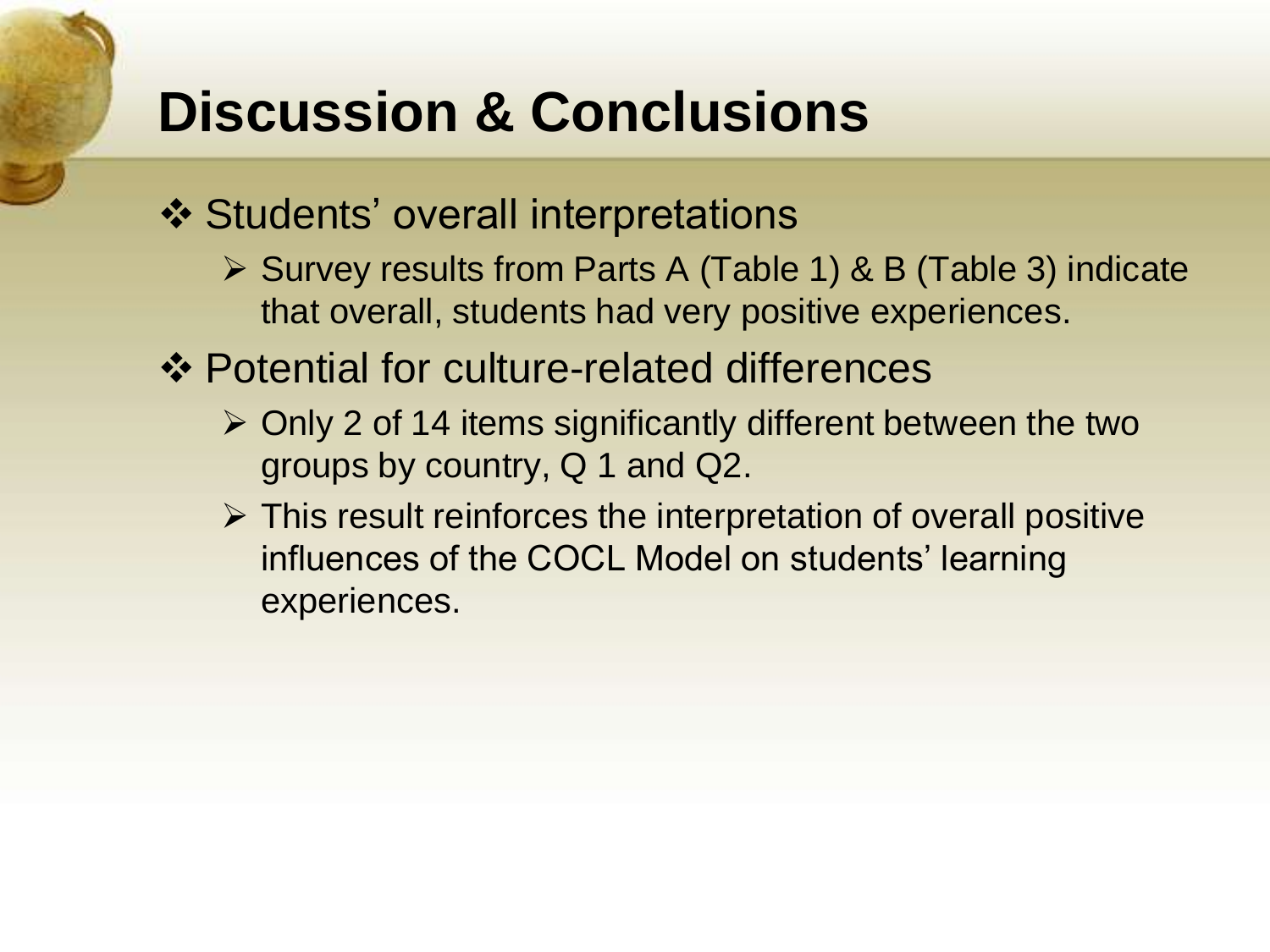## **Summary**

- $\cdot$  **The model provides a blueprint for designing global** cross-cultural e-learning environments and activities
- **Example 13 Vielo and Septem** Need to further understand influences of cultural perceptions on communication & behavior in work groups
- **→ Need to further validate the model**

 Full-text publication is available at <http://www.gpejournal.org/index.php/GPEJ/article/viewFile/46/pdf>